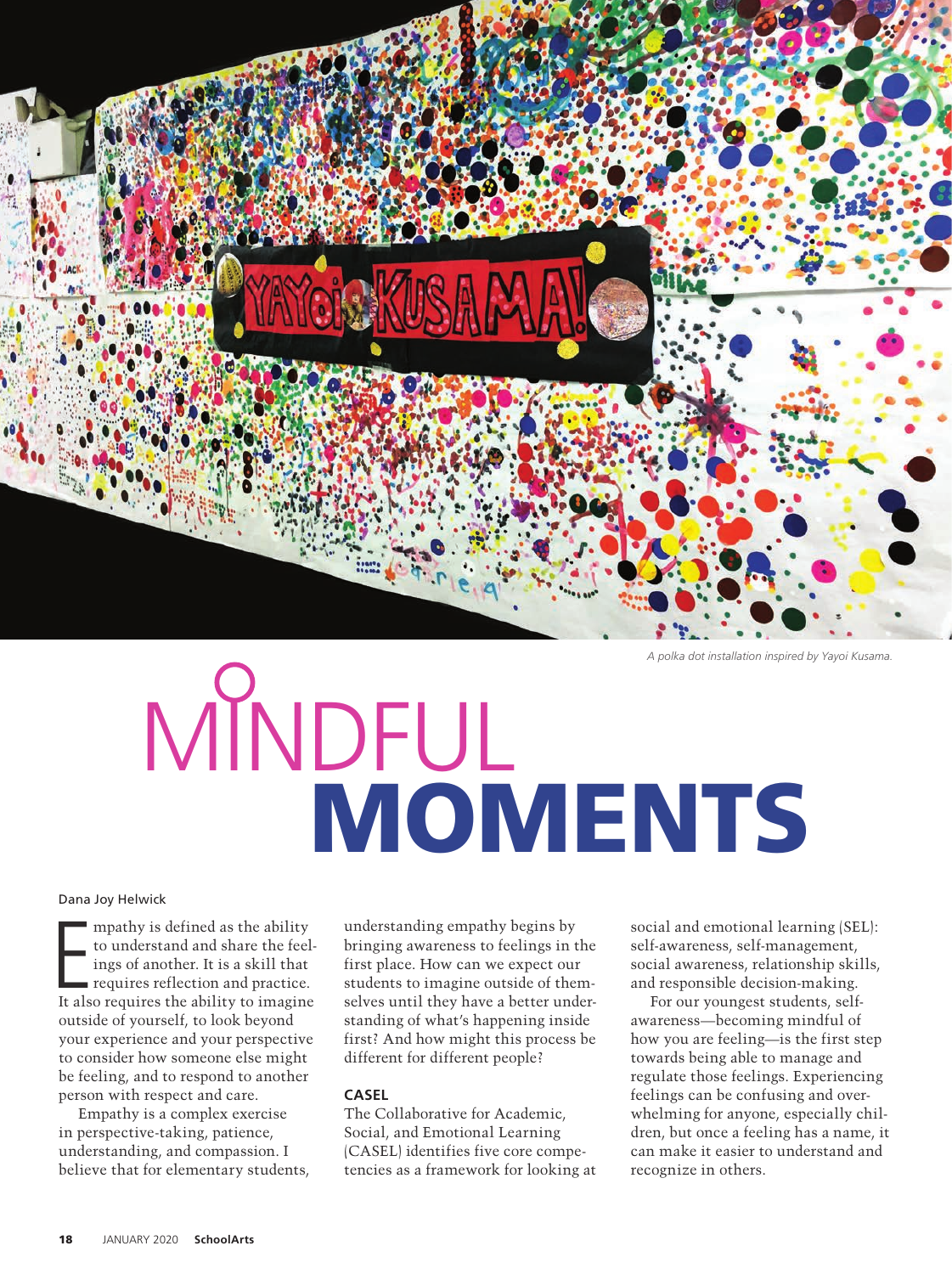# **Mindful Moments**

As elementary art teachers, we often see our students in moments of transition when feelings (and behaviors) can be flying high. For some of us, there are other variables and challenges to consider, like teaching art on a cart and maneuvering multiple teaching environments. There's a lot of chaos to consider in elementary school!

To create time and space to slow things down with my students, I started implementing a mindful moment at the start of every art class. We talk about how and why it's important to get our minds and bodies ready to be creative and how becoming more aware of our feelings is an important part of that process. The characters from Pixar's 2015 film *Inside Out* can be particularly helpful in illustrating these ideas with young students.

# **Safe Spaces**

Another way to encourage selfawareness and cultivate empathy is by creating a safe space for students to identify and/or acknowledge their feelings and provide a few calming strategies. Artistic creation (especially when it involves focused, repetitive action) and activities such as mindful coloring, weaving, and collage can be powerful tools for encouraging emotional regulation.

## **Artist Yayoi Kusama**

Last year, when creating a safe space for our art studio, my cooperating art teacher, Kendra Newell, and I were inspired by a colleague, Grace Hulse, to introduce students to Yayoi Kusama's colorful patterns. Kusama is known for her polka dot paintings, sculptures, and mirrored *Infinity* installations. She describes her process of making art as a means for creating her own sense of safety in the world. Students created colorful polka dot patterns of their own, which we exhibited in the safe space in our art studio and a school installation.

# **Artist Heather Hansen**

Heather Hansen is another artist I have shared to encourage students to think about drawing as a mindful act. Han-

sen is a visual and performance artist who creates large-scale drawings with her body by "dancing" on paper with charcoal in both hands. After watching some of her performance drawing videos, students were encouraged to think about drawing as a way to slow down and connect with their bodies.

# **Artist Nick Cave**

Another artist I love to teach with is Nick Cave, who is known for his elaborate wearable sculptures called "Soundsuits." He creates them using discarded and recycled materials, which can be a great way to introduce young students to new ways of making things. The Soundsuits are colorful, vibrant, and seemingly very playful. Cave was orig-

inally inspired to create them based on his experiences confronting racism as a black man in America.

The process of creating the Soundsuits is inherently emotional, and presents a powerful opportunity to

# Understanding empathy begins by bringing awareness to feelings in the first place.

model empathy with students, while encouraging them to dig deeper for inspiration in their own art-making.

#### **Going Deeper**

The analogy of the iceberg can be a helpful tool for illustrating the idea of

*A student wears a Nick Cave–inspired art creation.*